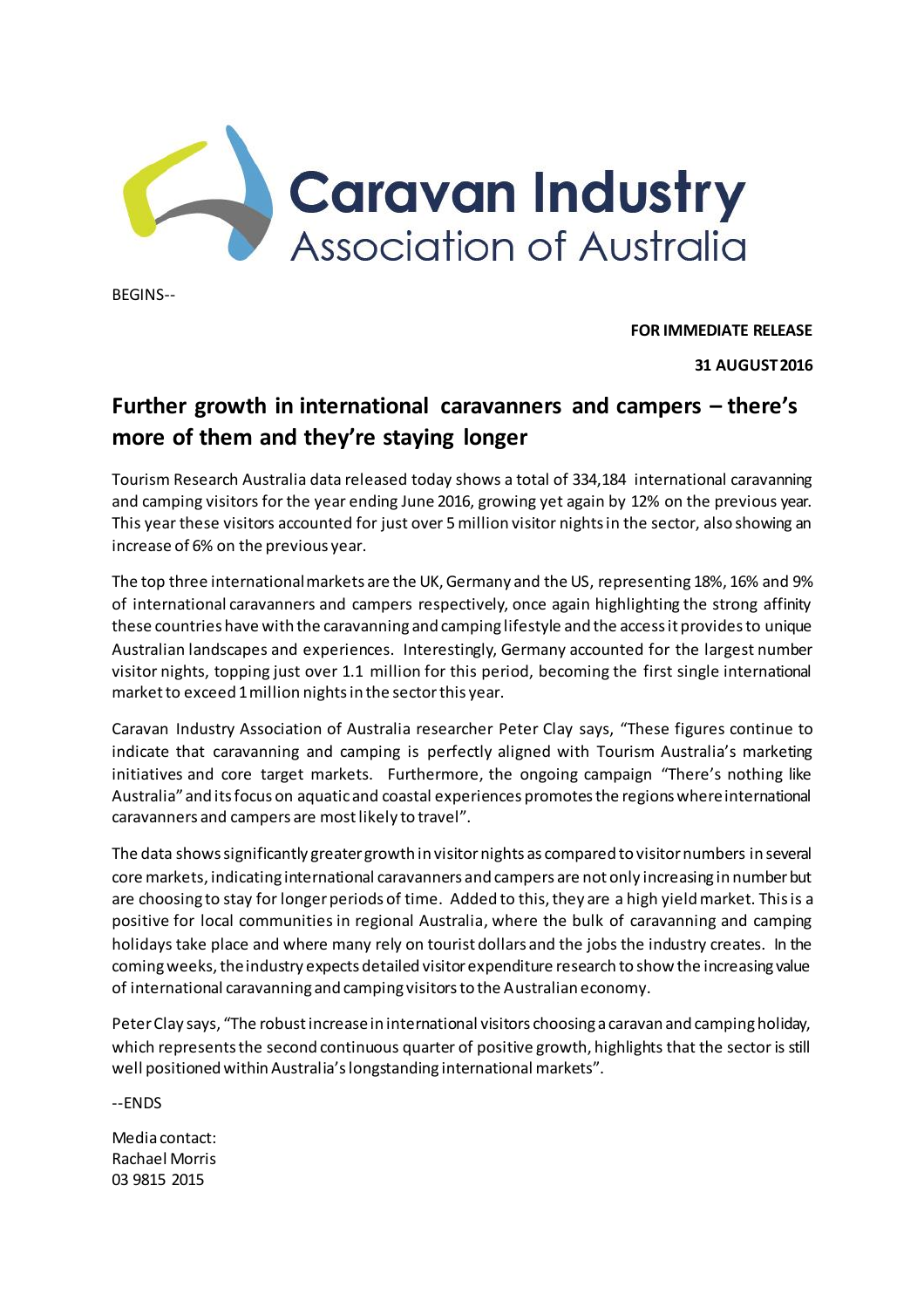## [rachaelm@caravanindustry.com.au](mailto:callieh@caravanindustry.com.au)

**Please use the full name when referring to Caravan Industry Association of Australia, not the acronym CIAA, as several unconnected organisations use this acronym. For further information including requests for comment or imagery, please contact Rachael Morris: Ph 03 9815 2015 or email [rachaelm@caravanindustry.com.au](mailto:rachaelm@caravanindustry.com.au)**

*Caravan Industry Association of Australia is the peak national body for the caravanning and camping industry in Australia. Our organisation's vision is, "To lead and champion a robust, compliant and sustainable caravanning and camping industry in Australia", with all operation pillars – marketing; research; lobbying and advocacy; compliance, accreditation and training – working towards this vision.* 

*As the peak national body for the Australian caravanning and camping industry, Caravan Industry Association of Australia represents over 3,500 businesses across the entire supply chain. Many of these industry businesses financially support the organisation my making a voluntary contribution towards a cooperative fund that aims to support the sustainability of the greater industry.*

*In addition, we communicate regularly with consumers who have an interest in the caravanning and camping lifestyle. We maintain an active database of over 313,000 consumers and support this via social media channels with more than 115,000 participants.*

| <b>Market</b>        | International   |            |               |            |
|----------------------|-----------------|------------|---------------|------------|
|                      | <b>Visitors</b> | $+/- 2015$ | <b>Nights</b> | $+/- 2015$ |
| United Kingdom       | 60,304          | 17%        | 710,980       | $-4%$      |
| Germany              | 52,769          | 6%         | 1,140,550     | 23%        |
| <b>United States</b> | 30,950          | 41%        | 295,952       | 29%        |
| New Zealand          | 28,785          | 12%        | 350,260       | $-17%$     |
| France               | 28,410          | 6%         | 688,974       | 6%         |

## Caravan and Camping International Core Markets to Australia Y/E June 2016

Data Source: TRA, 2016

www.caravanindustry.com.au